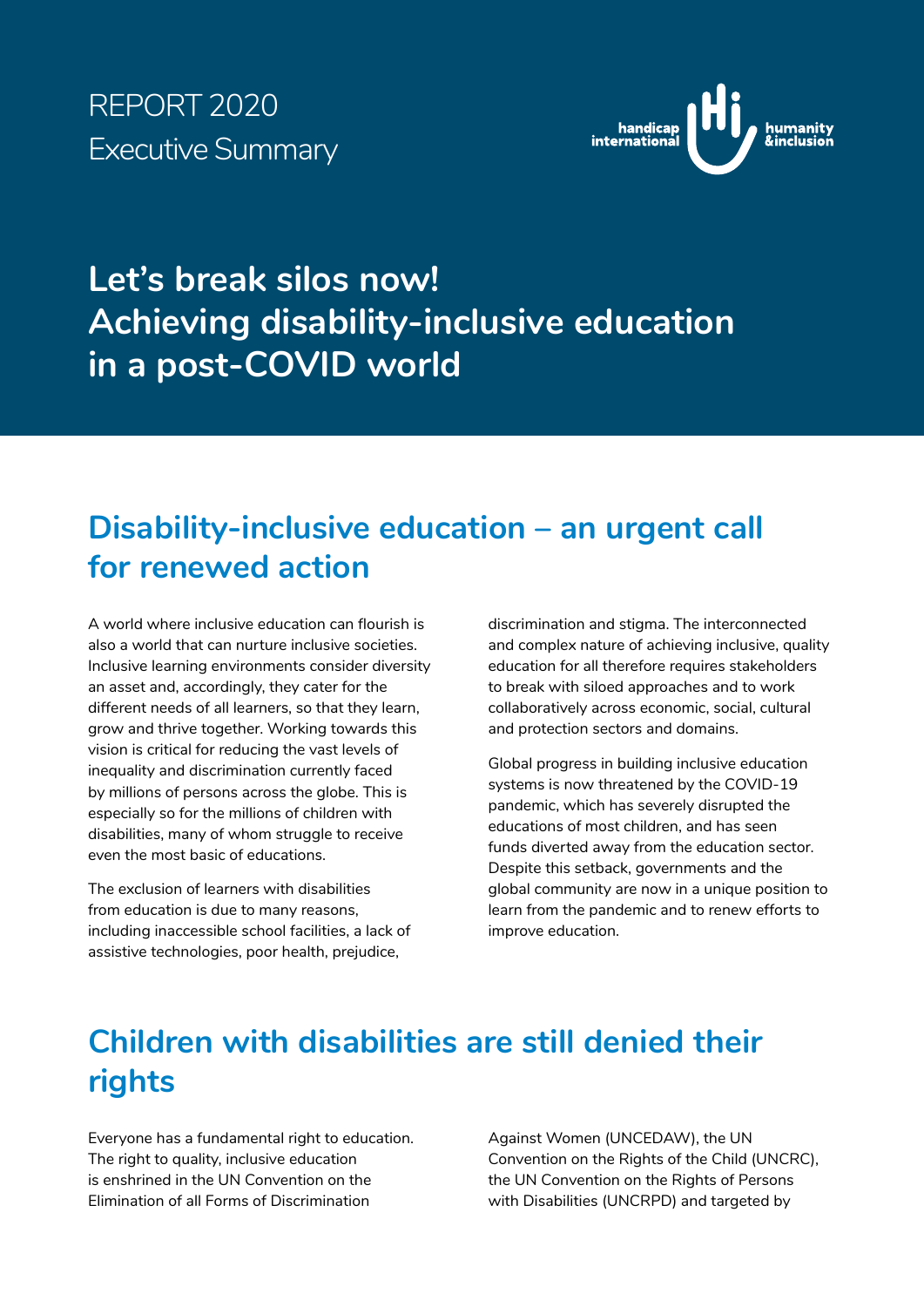Sustainable Development Goal (SDG) 4 of the Agenda 2030 for Sustainable Development. Yet, worldwide, education systems are still failing children, especially those with disabilities, and even more so for girls with disabilities. Some 50% of children with disabilities in low- and middleincome countries are excluded from education.<sup>(1)</sup> Only 42% of girls with disabilities completed

primary school, compared to 51% of boys with  $disabilities<sup>(2)</sup>$ 

Renewed national commitment and actions alongside sustained support from the international community are now vital if we are to fulfil our education obligations and targets for children.

## **Inclusive education systems ensure that every child can access quality education and thrive**

We cannot afford to leave another generation of children behind. The exclusion of many children from quality, inclusive education impacts negatively on their lives and their futures, as well as on national socio-economic development. Inclusive education has been shown to be cost-effective and to improve the quality of teaching and learning for **all children**, not just

those with disabilities. Inclusive education is the **only strategy** which can reimagine currently inadequate education systems, and ensure that all children, including those with disabilities, can access quality education and thrive in an inclusive environment, free from segregation and discrimination.

# **Inclusive education system reform must be accelerated to reach Agenda 2030 Sustainable Development Goals**

Immediate and additional efforts need to be made to accelerate and sustain more rapid global progress towards achieving inclusive education for all, as set out by the SDG 4 targets. Where progress has been made in legal and policy reform, this is not always matched by national programming and implementation. The uneven progress achieved so far has experienced

additional setbacks as a result of the COVID-19 pandemic. This urgently requires stakeholders at all levels to galvanise their commitment and political will towards fulfilling all children's rights, including those with disabilities, and to immediately prioritise more funds, resources and strategies which target inclusive, quality education.

<sup>1.</sup> Education Commission, (2015). "Learning Generation."

<sup>2.</sup> UNICEF, (2013). "The State of the World's Children: Children with Disabilities".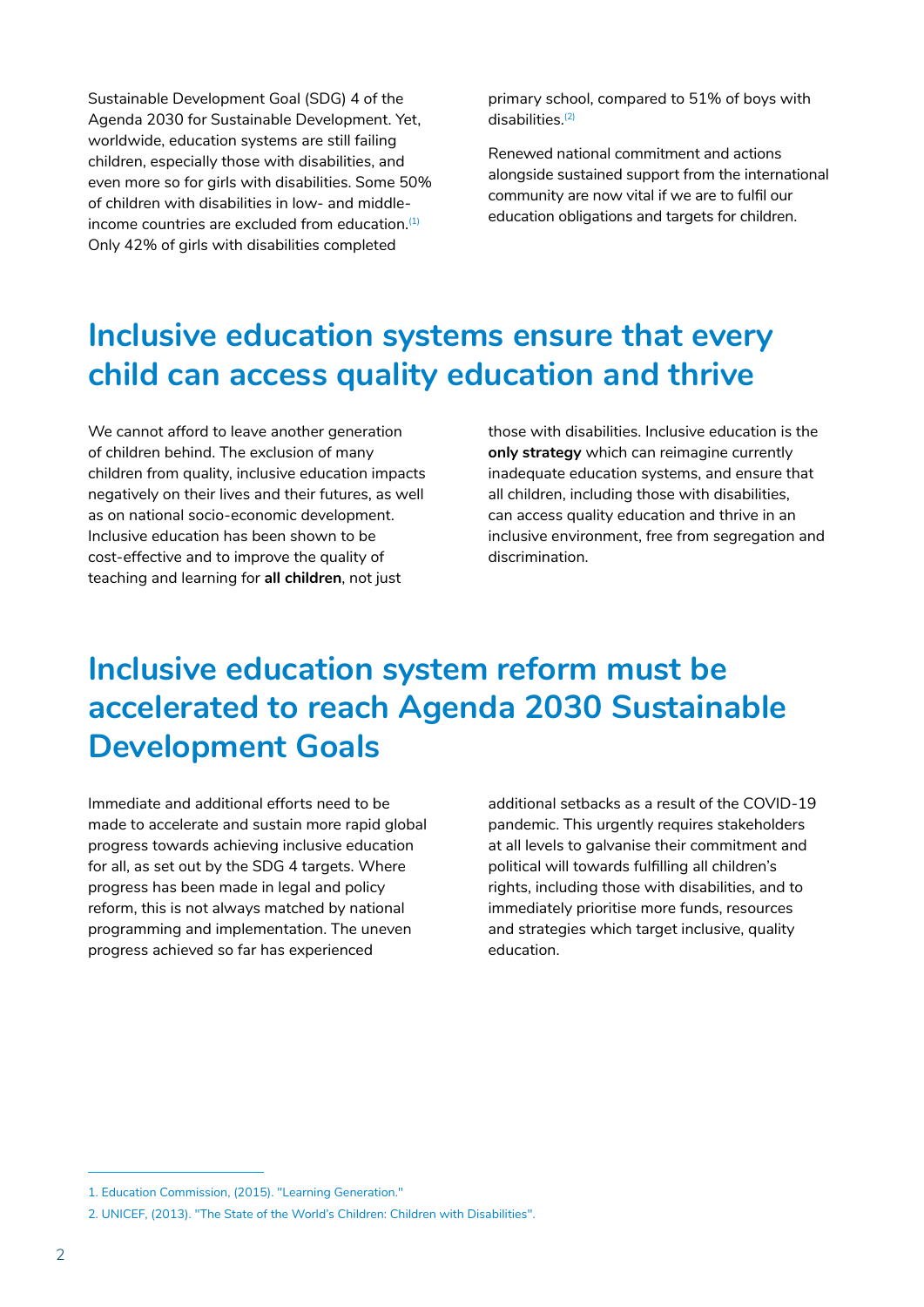

Tresor has a visual impairment and attends a mainstream school in Togo, via an inclusive education project run by HI. He learns Braille with the support of a mobile teacher. Mobile teachers are trained to develop disability-specific teaching skills and support children across different schools, visiting the students once a week and working alongside the mainstream teachers. © Régic Binard/HI.

## **COVID-19: Opportunity in crisis - let's improve education systems**

The COVID-19 pandemic has exacerbated the already significant challenges for many children with and without disabilities in accessing quality, inclusive education. Systemic inequalities in education have been highlighted and magnified by the pandemic, and children with disabilities have experienced increased exclusion, marginalisation, poverty and vulnerability as a result. Children with disabilities are also at the greatest risk of dropping out of school as a result of the pandemic.

However, the pandemic also represents an important opportunity to address weak and exclusionary education systems, with a focus on strengthening education frameworks and capacities by using inclusive, multi-sectoral strategies. Strategies should not only address the impact of the current COVID-19 pandemic on schools and learners, but also build resilience to future disease outbreaks and other shocks.

# **The 2030 Agenda for Sustainable Development provides impetus for multi-sectoral, inclusive education strategies**

The 17 Sustainable Development Goals of 2030 Agenda are more than just a set of development targets; they are a blueprint for action based around multi-sectoral strategies and partnerships. The 2030 Agenda addresses a multiplicity of key structural inequalities including gender, age and disability, which prevent many people from realising their rights. Eliminating structural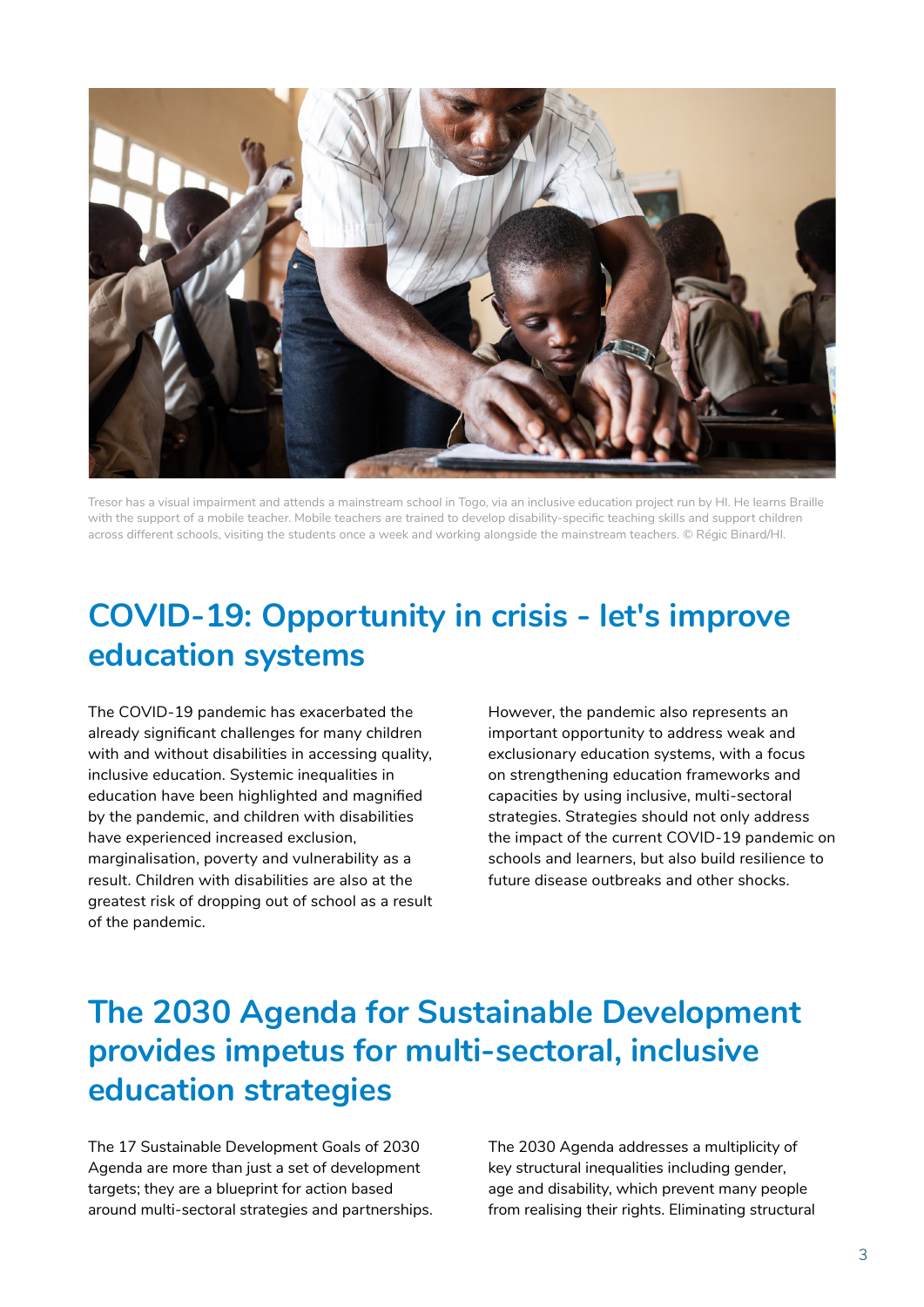inequalities requires the development of coordinated strategies which take into account their interdependency, and work across the different economic, social and environmental sectors.

Sustainable Development Goal 4 is the bedrock of actions to improve education for all. Disability is specifically included in SDG target 4.5, which requires equal access to education for vulnerable groups, including persons with disabilities. Target 4.A requires education to be disabilitysensitive and for learning environments to be safe, non-violent, and inclusive for all. A number of interdependencies exist between SDG 4 and other SDGs, which can either impact negatively, or enable, inclusive education. Indeed, working with the education sector is a critical factor in most other SDGs meeting their own targets.

## **Strengthening multi-sectoral education frameworks - a universal priority**

Stakeholders across several sectors have essential roles to play in achieving quality, inclusive education for all. Transformation towards disability-inclusive education systems should be led by an empowered ministry of education that is systematically collaborating with other ministerial departments and other sectors at different levels. Multi-sectoral education approaches of this nature should be further prioritised, and require additional and sustained support to render them fully effective in ensuring the rights of all children to quality education.

## **Building multi-sectoral, disability-inclusive education systems: key considerations**

**Putting children at the centre.** The needs and meaningful participation of the child should be the starting point when developing inclusive education approaches.

**Twin-track.** This two-pronged strategy ensures that the mainstream education systems (and other sectors supporting education) become more inclusive, while children with disabilities are empowered to succeed by being provided with any additional necessary and specific supports related to their individual needs. Twin-track education strategies are designed to leave no child behind while education systems take steps to become fully inclusive.

#### **Collaboration with civil society and nongovernmental organisations.** Strong

collaboration with this sector is crucial. Organisations of persons with disabilities, as well as parents and other stakeholders, have been at the forefront of advocacy for better education.

Organisations are also key service providers for persons with disabilities, helping fill the gaps in public service provision.

#### **Enhancing cooperation and coordination between central and local authorities.**

Many countries have moved to decentralise education decision-making and spending to sub-national levels. Effective, well-coordinated decentralisation strategies have the potential to improve the quality of education services and to use education resources more efficiently.

#### **Connected, interagency service delivery for**

**maximised returns.** When services are available as part of a comprehensive and integrated package and can be easily accessed through a single service point, they are more likely to be taken up. This has significant benefit for children with complex needs, including those with disabilities. Services offered in this way are also more cost-effective.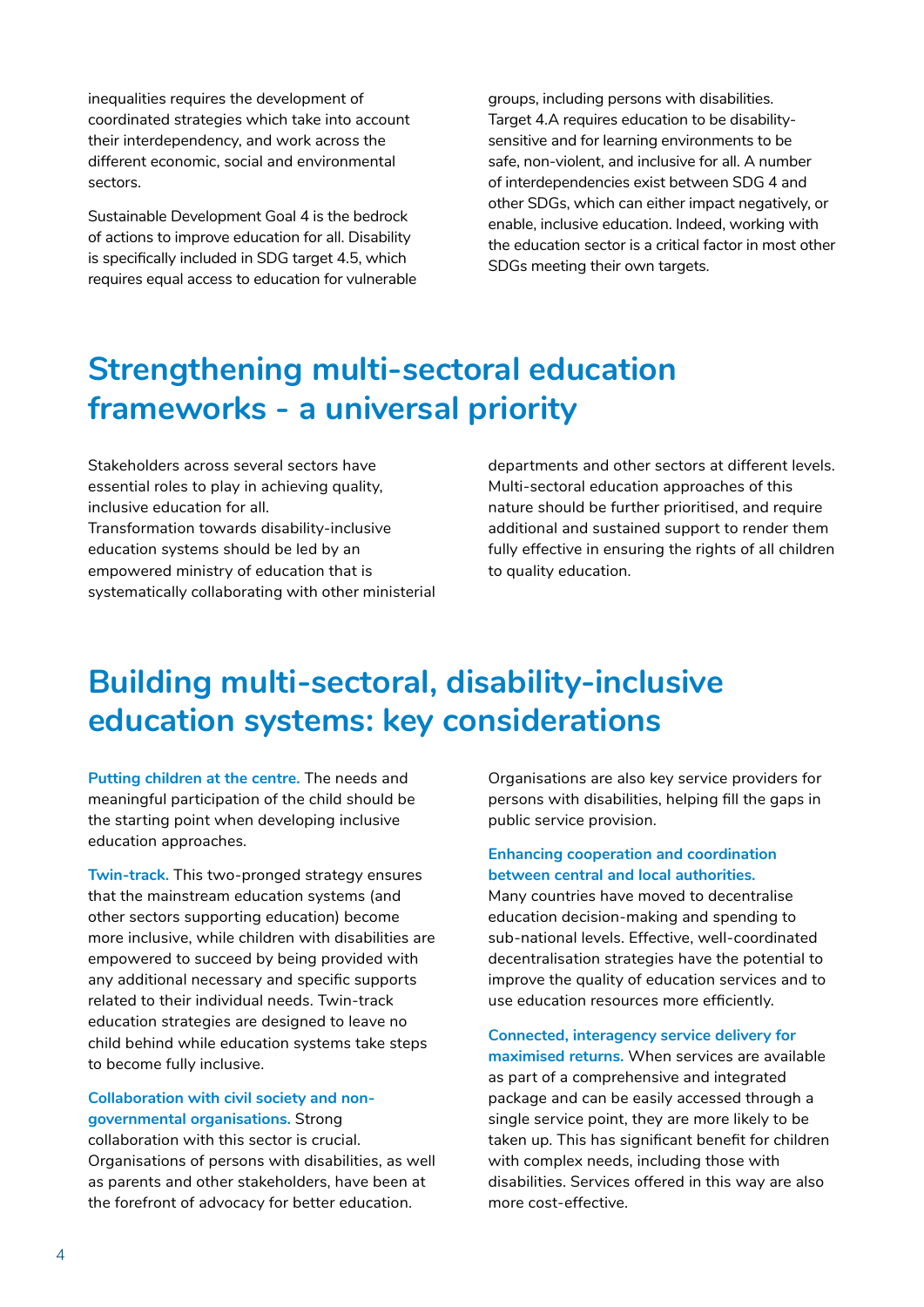**Collecting more, and better, data on disability. Improving data is a priority for effective disability-inclusive education strategies and frameworks.** The "Washington Group Short Set of Questions" and the "Child Functioning Module" are robust and valuable tools which should be used to collect disability-disaggregated data.

**Exploring strategies to include the youngest** 

**children.** Truly inclusive education systems also need to include younger children, aged 0-8 years old. Currently, young children with disabilities are often excluded from early childhood development policy and programmes.

# **Priorities for action: recommendations for inclusive education in low- and middle-income countries**

### **Allocate and track more resources for inclusive education**

#### **Governments should:**

- **Mobilise** an increased share of domestic resources for free, quality and inclusive national education. National education budgets should represent between 4% to 6% of national Gross Domestic Product and 20% of total budgets.<sup>(3)</sup>
- **Direct** specific streams of finances and resources to the most vulnerable and excluded children.

#### **Donors should:**

■ **Prioritise** and increase financial and technical support, bilaterally and multilaterally, to lowand middle-income countries for inclusive education system reform. There is a US\$148 billion annual financing gap in low- and lowermiddle-income countries to achieve SDG 4 from now until 2030. Additional costs due

to COVID-19 related school closures risk increasing this financing gap by up to onethird. $(4)$ 

- **Earmark** funding for disability-inclusive education, using disability tags such as the "OECD-DAC Marker" to track funding for inclusion and report against equity indicators.
- **Contribute** to the regular replenishments of multi-lateral funds, as the Global Partnership for Education funding campaign for the cycle 2021-2025.
- **Support** twin-track approaches by providing resources to strengthen inclusive education systems while also supporting strategies which address the specific barriers faced by the most marginalised learners, including children with disabilities.

### **Accelerate action to radically transform education systems**

#### **Donors and governments should:**

- **Commit** to improve education systems by supporting and undertaking reviews and revisions of education systems and committing to inclusive education strategies and frameworks.
- **Build** COVID-19 and disease outbreak mitigation and resilience strategies into revised education frameworks.

<sup>3.</sup> Incheon Declaration, (2015). "Education 2030 Incheon Declaration and Framework for Action." 4. UNESCO, (2020). "Act now: Reduce the impact of COVID-19 on the cost of achieving SDG 4."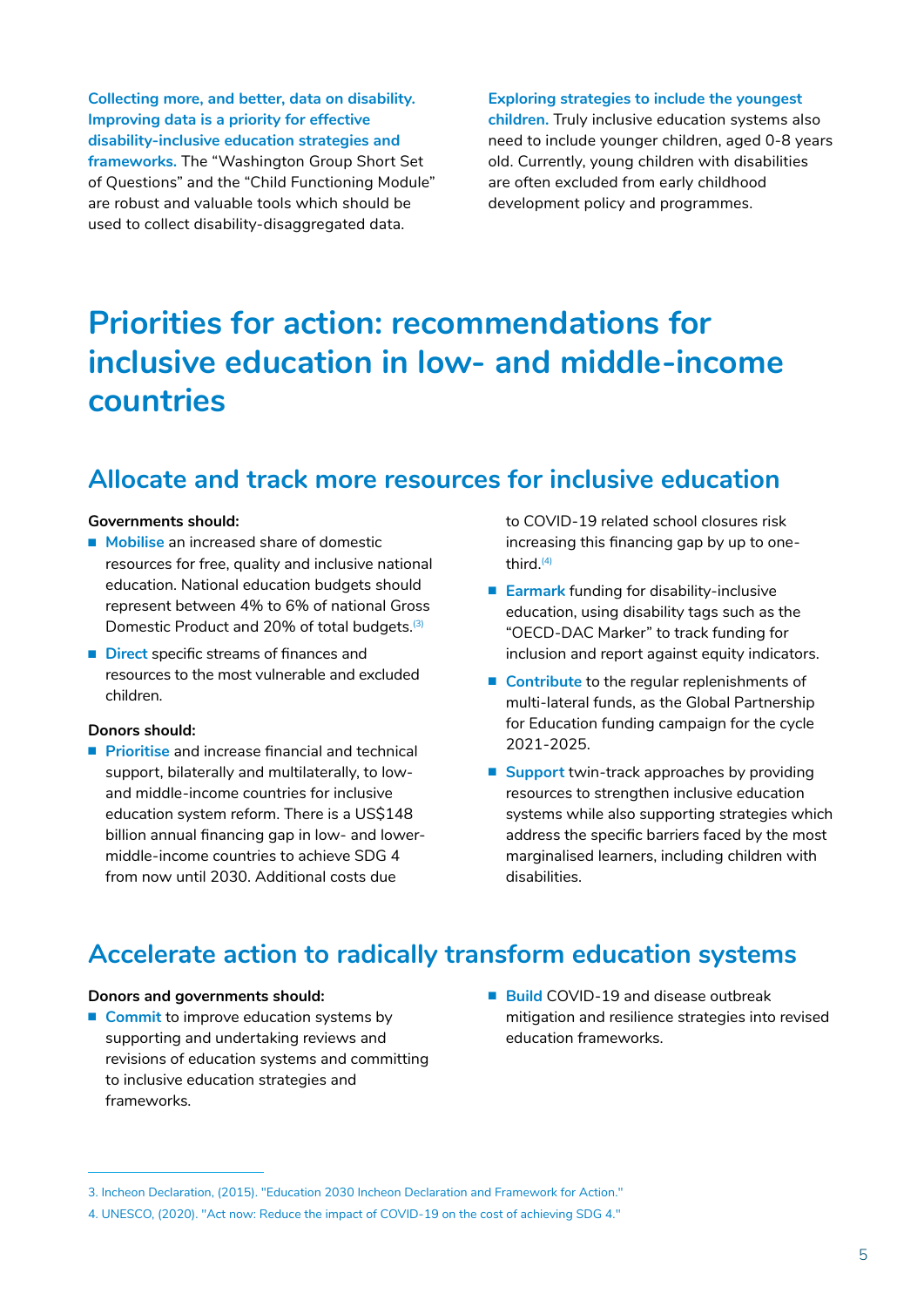#### **Governments should:**

■ **Galvanise** political commitment and efforts to fulfil obligations and commitments under the UN Convention on the Elimination of all Forms of Discrimination Against Women, the UN Convention on the Rights of the Child, the UN Convention on the Rights of Persons with Disabilities, and Sustainable Development Goal 4.

#### **Donors should:**

■ **Increase** technical and financial support to low- and middle-income countries in their efforts to transition towards inclusive education systems, and prioritise investments supporting public, free, and quality education that is inclusive for all learners.

#### **Non-governmental organisations and civil society should:**

- **Hold** duty-bearers accountable on commitments to the UN Convention on the Rights of the Child, the UN Convention on the Rights of Persons with Disabilities, the UN Convention on the Elimination of all Forms of Discrimination Against Women, and the 2030 Agenda for Sustainable Development.
- **Support** government decision-makers and authorities to develop and implement inclusive education frameworks and strategies by providing expertise and insight.

## **Move towards multi-sectoral frameworks for inclusive education**

#### **Government, civil society and non-governmental organisations should:**

■ **Work** in partnership and across sectors to ensure that children with disabilities benefit.

#### **Governments should:**

- **Establish** mechanisms and initiatives for cross-sectoral dialogue, coordination, and partnerships.
- **Ensure** that **Fducation** Sector Plans aim to transition to inclusive education and include children with disabilities, with a consistent budget allocated, by coordinating across the relevant sectors.

#### **Non-governmental organisations and civil society should:**

- **Advocate** for a multi-sectoral approach to inclusive education.
- **Promote and implement** a multi-sectoral approach in projects and programmes on inclusive education, aiming at improving access to both mainstream and disability-specific services (in education, health, livelihood, protection and social welfare).

### **Plan for fully connected service delivery**

#### **Governments should:**

- **Develop** strategies where a number of linked services (i.e. rehabilitation, health, social protection, social support, nutrition…) for children with disabilities can be provided at a single site, or at least sign-posted, for instance in schools.
- **Establish** and prioritise effective coordination mechanisms with and between local authorities and allocate adequate resources and support. This is a priority in countries where government is decentralised.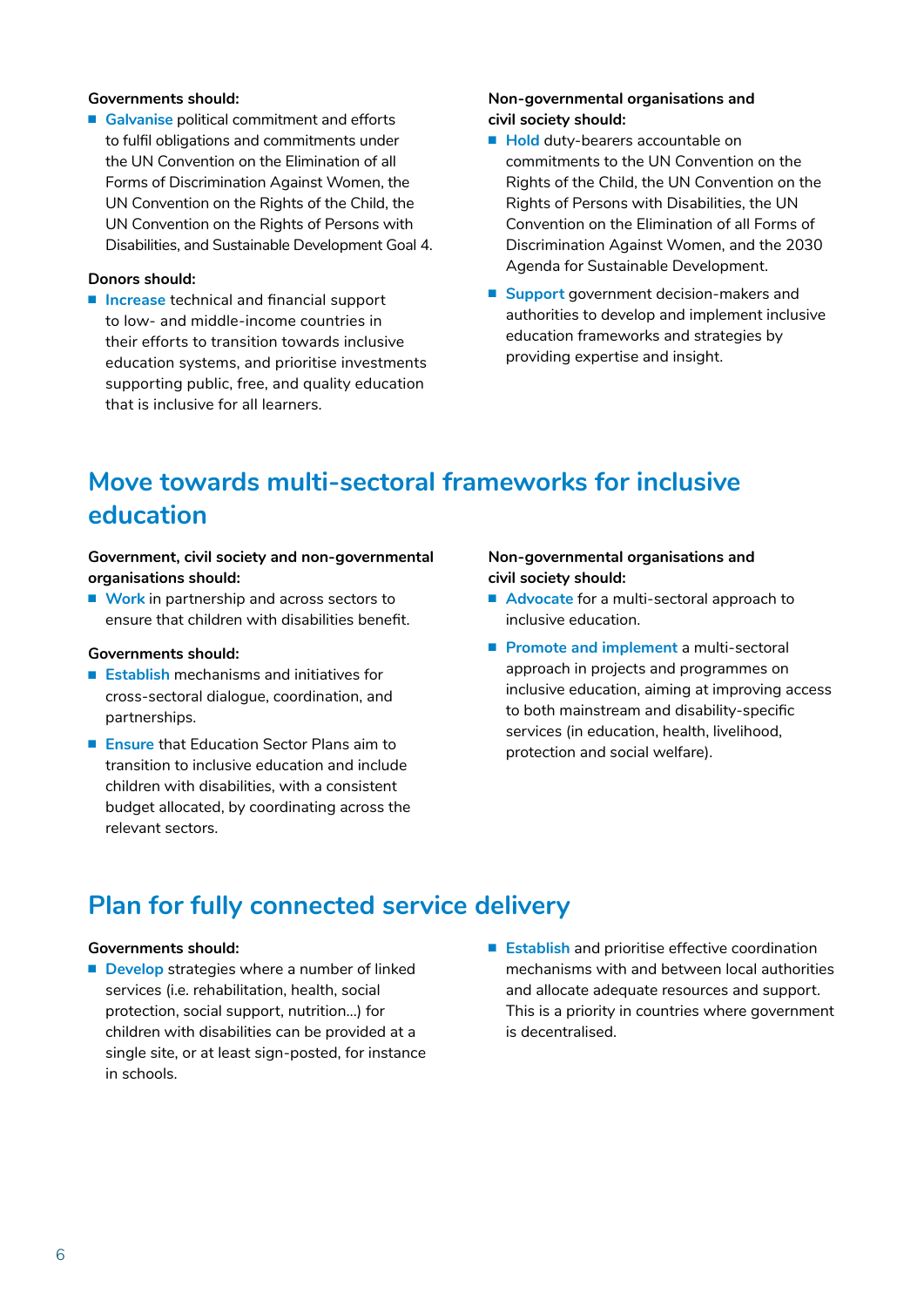

A boy and a girl who are deaf are working together to play a literacy game, using a group of dice with Nepali letters on them. They use sign language to communicate together. They attend a school in Mugu, a rural part of Nepal. © Julia McGeown/Handicap International.

### **Expand and strengthen the collection of disaggregated data on disability**

#### **All stakeholders should:**

- **Use** the "Washington Group Short Set of Questions" and the "Child Functioning Model" to collect data.
- **Disaggregate data**, in particular by disability, gender and age.

#### **Governments should:**

■ **Use** disability data, including within Educational Management Information Systems, to monitor progress and to better inform and adapt policies and actions, towards the realisation of SDG 4.

### **Ensure meaningful participation of children, adults and families with disabilities**

#### **Governments and donors should:**

- **Actively involve** and consult persons with disabilities, parents, learners and educators, as well the organisations which represent them.
- **Develop** or strengthen participatory approaches and mechanisms for policy and programming in the design, implementation, monitoring and evaluation.
- **Support** non-governmental organisations and civil society to advocate and deliver services around disability and inclusive education.

#### **Non-governmental organisations and civil society agencies should:**

■ **Play** a strong role in enabling the participation of persons with disabilities – as well as parents, learners and educators – in national and other level planning, implementation, and monitoring and evaluation of inclusive education policies and programmes.